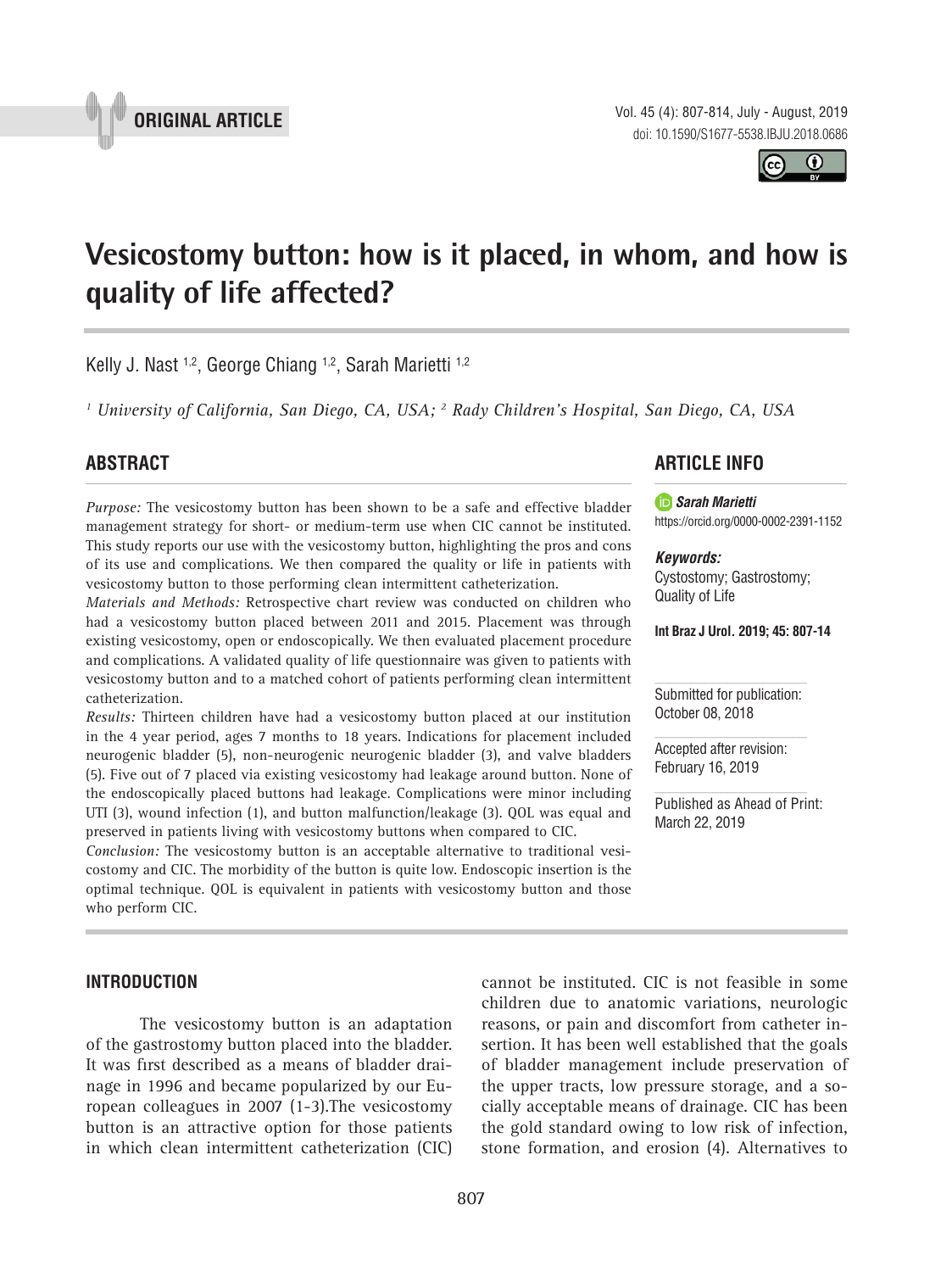CIC have been investigated including continuous indwelling Foley catheter, suprapubic tube, Mitrofanoff vesicostomy, and the vesicostomy button; each modality has unique risks and benefits and can be chosen with appropriate physician and family discussion (1).

The vesicostomy button ideally allows the patient to enjoy the benefits of urinary continence with intermittent bladder drainage without the use of a bag or catheter insertion. Placement can be done by an open technique, endoscopic technique, percutaneous technique, or insertion into an established vesicostomy tract (2). The literature has shown the vesicostomy button is a safe and effective alternative with minor complications including leakage around the button, local wound infections, and UTIs; no major complications were reported.

Improving quality of life for pediatric patients in an important consideration for pediatric urologists. Quality of life impacts care options and surgical decisions. Milliken et al. (5) postulated an improved quality of life in children managed with the vesicostomy button, owing to ease of use and discretion, however no study has objectively assessed the impact of using the vesicostomy button on quality of life.

We aim to discuss our experience with the vesicostomy button focusing on patient selection factors, technique of placement, and complications associated with the vesicostomy button. We also evaluated quality of life of the button and compared it to CIC patients. We hypothesized that quality of life would be improved with vesicostomy button use.

# **MATERIALS AND METHODS**

Institutional Review Board approval was obtained. A retrospective chart review was conducted on children who had a vesicostomy button placed between 2011 and 2015. Data collected included patient name, age, presentation to urology, underlying diagnoses, indication for vesicostomy button placement, length of placement at time of review, complications at the first follow-up after placement, complications within the first 30 days after placement, UTI's 12 months before and after placement up to the date of review, creatinine before and after placement, and upper tract imaging.

We also prospectively identified patients undergoing CIC and matched them to the vesicostomy button patients by age and gender. A validated Intermittent Self-Catheterization Questionnaire (ISC-Q) was administered to the patient or family during a scheduled clinic visit (6). The ISC-Q is a self-report survey that focuses on quality of life (Figure-1). The survey was adapted to vesicostomy button with 5 questions eliminated that relate to the single use nature of a urethral catheter. The adapted ISC-Q includes 19 items that evaluate 4 domains: ease of use, convenience, discreteness and psychological well-being. Patients and/or primary caregivers were encouraged to fill out the questionnaire depending on age and cognitive ability or the participant.

# **Technique for primary placement: open technique**

The open placement is performed via 2-3cm incision 2 finger breadths above the pubic symphysis. A cystotomy is created to accommodate an 18-French catheter. The button is then directly inserted into the bladder, the balloon is inflated, and a purse-string absorbable suture is placed to create a snug fit of the detrusor and mucosa around the button. The button is the exact button used for gastrostomy tubes and comes with extension tubing that attaches to the button. To drain the bladder the extension tubing is connected and can drain directly into toilet or urinal (Figure-2).

# **Technique for primary placement: Endoscopic/ Percutaneous Technique**

Patient is positioned into dorsal lithotomy position and the appropriate cystoscope is inserted into the bladder. The dome of the bladder is visualized. A small skin incision is made and a finder needle is inserted followed by a 0.038 wire under direct vision. The finder needle is removed leaving the wire in place; dilators are then passed over the wire to a maximum of 18-French. A vesicostomy button measuring device is used to measure the length of the tract and chose the appropriate button size. The vesicostomy button is placed over the wire under direct vision.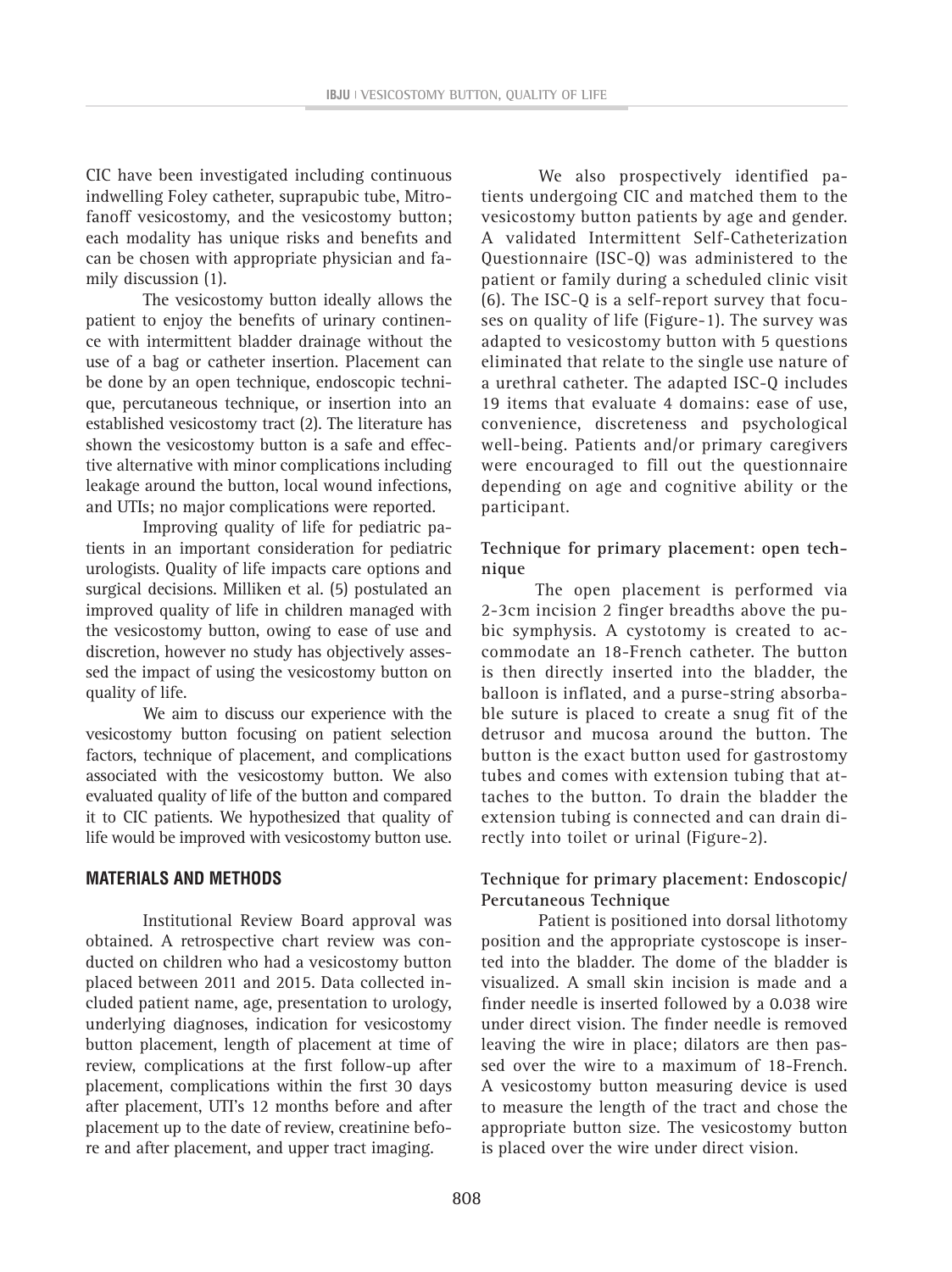# **Figure 1 - Intermittent Self-Catheterization Questionnaire (ISC-Q) adapted for Vesicostomy (Mic-Key) Button Users.**

|                                                                                                                    | Strongly<br>disagree | Slightly<br>disagree | Neither<br>agree nor<br>disagree | Slightly<br>agree | Strongly<br>agree |
|--------------------------------------------------------------------------------------------------------------------|----------------------|----------------------|----------------------------------|-------------------|-------------------|
| Ease of use                                                                                                        |                      |                      |                                  |                   |                   |
| 1. It is easy to prepare my Mic-Key button tubing<br>for use each time a need it                                   | 0                    | □                    | □                                | П                 | n                 |
| 2. It is messy to perpare my Mic-Key button-<br>tubing for use                                                     | ٠                    | ⊓                    | □                                | ш                 | ⊓                 |
| 3. It is easy to insert my Mic-Key button tubing.                                                                  | ┓                    | П                    | ⊓                                | □                 | п                 |
| 4. I find inserting the Mic-Key button tubing is<br>difficult sometimes                                            | □                    | П                    | П                                | ш                 | n                 |
| 5. The design of the Mic-Key button tubing<br>makes it easy to insert.                                             | ⊓                    | n                    | п                                | ⊓                 | n                 |
| 6. The Mic-Key button tubing is fiddly to use                                                                      | n                    | П                    | ⊓                                | ⊓                 | п                 |
| 7. I feel confident in my ability to luse my Mic-Key<br>button                                                     | □                    | n                    | □                                | n                 | n                 |
|                                                                                                                    |                      |                      |                                  |                   |                   |
| Convenience                                                                                                        |                      |                      |                                  |                   |                   |
| 8. Storage of Mic-Key button tubing at home is:<br>inconvenient                                                    | □                    | □                    | □                                | П                 |                   |
| 9. Taking enough Mic-Key button tubing for a<br>weekend away is very inconvenient                                  | ┓                    | ▅                    |                                  |                   |                   |
| 10. Taking enough Mic-Key button tubing for a 2-<br>week holiday is very inconvenient.                             | П                    | □                    | П                                | ⊓                 | П                 |
|                                                                                                                    |                      |                      |                                  |                   |                   |
| <b>Discreetness</b>                                                                                                |                      |                      |                                  |                   |                   |
| 11. My Mic-Key button tubing is discreet.                                                                          | ┓                    | П                    | ⊓                                | п                 |                   |
| 12. I can use my Mic-Key button tubing discreetly<br>when I am away from home                                      | -1                   | П                    | П                                |                   |                   |
| 13. My Mic-Key button tubing allows me to feel.<br>confident when away from home                                   | $\Box$               | П                    | П                                | ⊓                 |                   |
|                                                                                                                    |                      |                      |                                  |                   |                   |
| Psychological well-being                                                                                           |                      |                      |                                  |                   |                   |
| 14. I am self-conscious about my need to use my<br>Mic-Key button                                                  |                      | п                    |                                  |                   | ┐                 |
| 15. I would feel embarassed if people saw my Mic-<br>Key button tubing in my pocket                                | □                    | ⊓                    | n                                | ⊓                 | n                 |
| 16. My need to use a Mic-Key button sometimes.<br>makes me feel embarassed.                                        | □                    | ⊓                    | ⊓                                | П                 | п                 |
| 17. I worry that my Mic-Key button doesn't<br>always empty my bladder fully                                        | □                    | n                    | □                                | П                 | n                 |
| 18. My need to use Mic-Key button tubing stops:<br>me from visiting friends and family as often as l<br>would like | ┒                    | ⊓                    | ⊓                                |                   |                   |
| 19. I worry about the risk of long-term problems<br>from using my Mic-Key button                                   | ┒                    | □                    |                                  |                   |                   |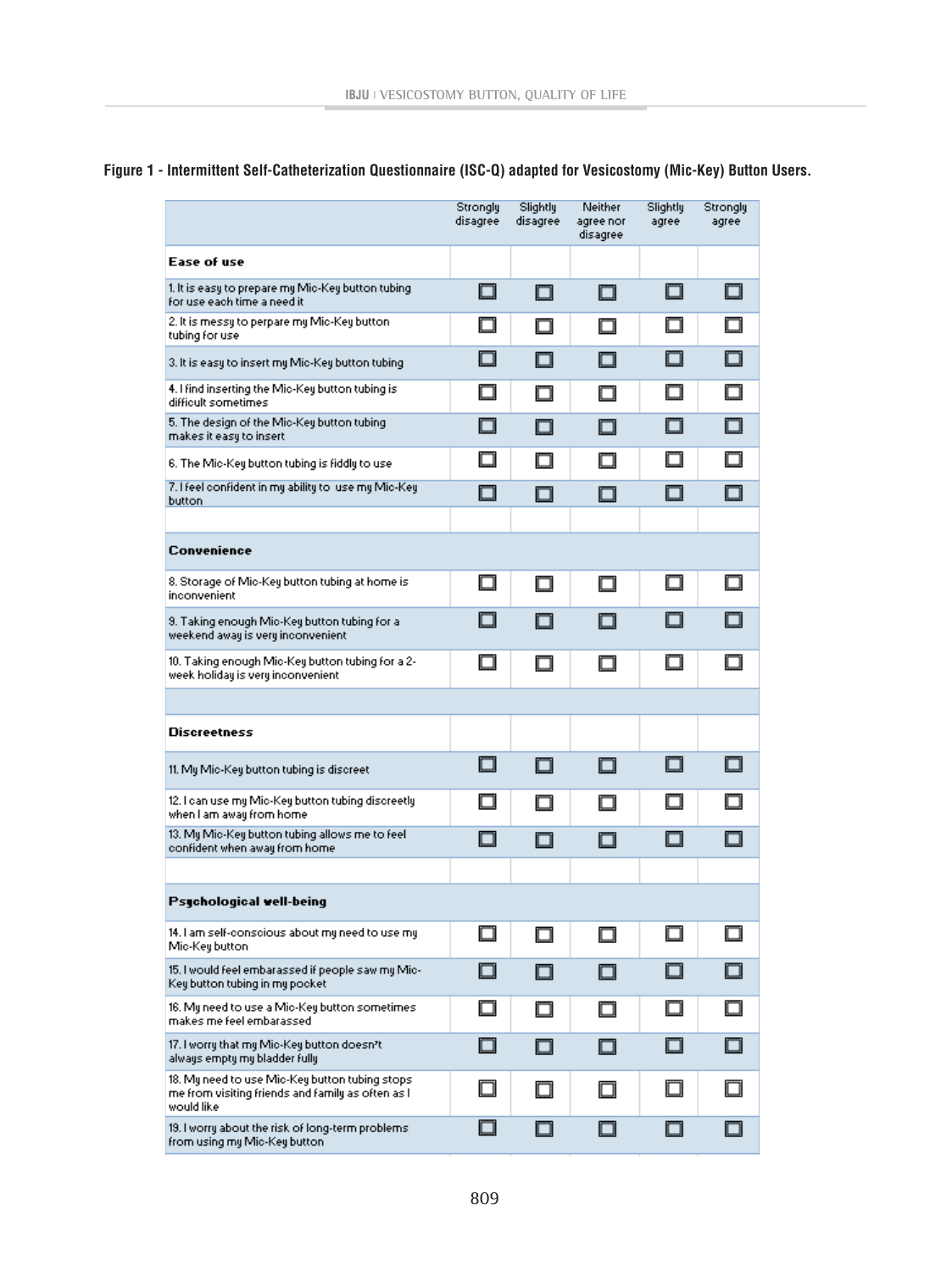

**Figure 2 - Vesicostomy Button with attachment tubing.**

## **Placement into an established tract**

This technique is used for children with a pre-existing vesicostomy. In the operating room the vesicostomy tract is dilated to 18F and the vesicostomy button measuring device is used to choose the appropriate button size. The button is then placed directly into the vesicostomy tract and the balloon inflated.

After placement it is our practice to continue the button to constant drainage for 24-48 hours then began intermittent bladder drainage via the extension tubing. We change the button every 6-8 weeks in the office with a nurse or by the parent at home.

# **RESULTS**

Thirteen children have had a vesicostomy button placed at our institution from 2011 to 2015, ages 7 months to 18 years with an average age of

5 years (median 3.8 years). Follow-up has been 24.75 months on average (range 3-54); only 2 patients do not have ongoing urology follow-up as one is followed solely by nephrology and the other has transitioned to adult urology care. Indications for placement included neurogenic bladder (5), non- -neurogenic neurogenic bladder disorders (3), and valve bladders (5). Currently 10 children are still using the vesicostomy button while 2 children have had the button removed and are voiding spontaneously and 1 child was converted back to a traditional vesicostomy. All buttons were placed either because patient or family was unable to catheterize secondary to patient anatomy or patient was sensate and did not tolerate CIC. Table-1 shows the patient demographics.

Three patients with vesicostomy buttons were transplant recipients. All three children had a diagnosis of a posterior urethral valve. All three patients have normal sensation and had a vesicostomy performed soon after birth for valve and renal failure. Two of the three patients still have buttons in place. The third patient, an 11-years- -old, had the button placed for assessment of bladder capacity and possible function as he had had a vesicostomy since birth. However, the patient's creatinine rose after placement and he was not compliant with drainage schedule, he was converted back to a vesicostomy.

Postoperative complications (within 30 days) were minor including UTI (3), wound infection (1), and button malfunction (3). Button malfunction was considered a complication if the patient was seen in the emergency department or clinic for significant leakage requiring button or tubing change before the planned initial change or for dislodged buttons. Seven patients had the vesicostomy button placed through an existing vesicostomy track at time of vesicostomy revision. Five patients had the button placed via the endoscopic approach. One patient had an open vesicostomy button insertion. Five out of the seven patients (71%) with buttons placed into previous vesicostomy and the one patient (100%) who underwent open placement had leakage around the vesicostomy button. Conversely, none of the patients with the endoscopic approach had leakage.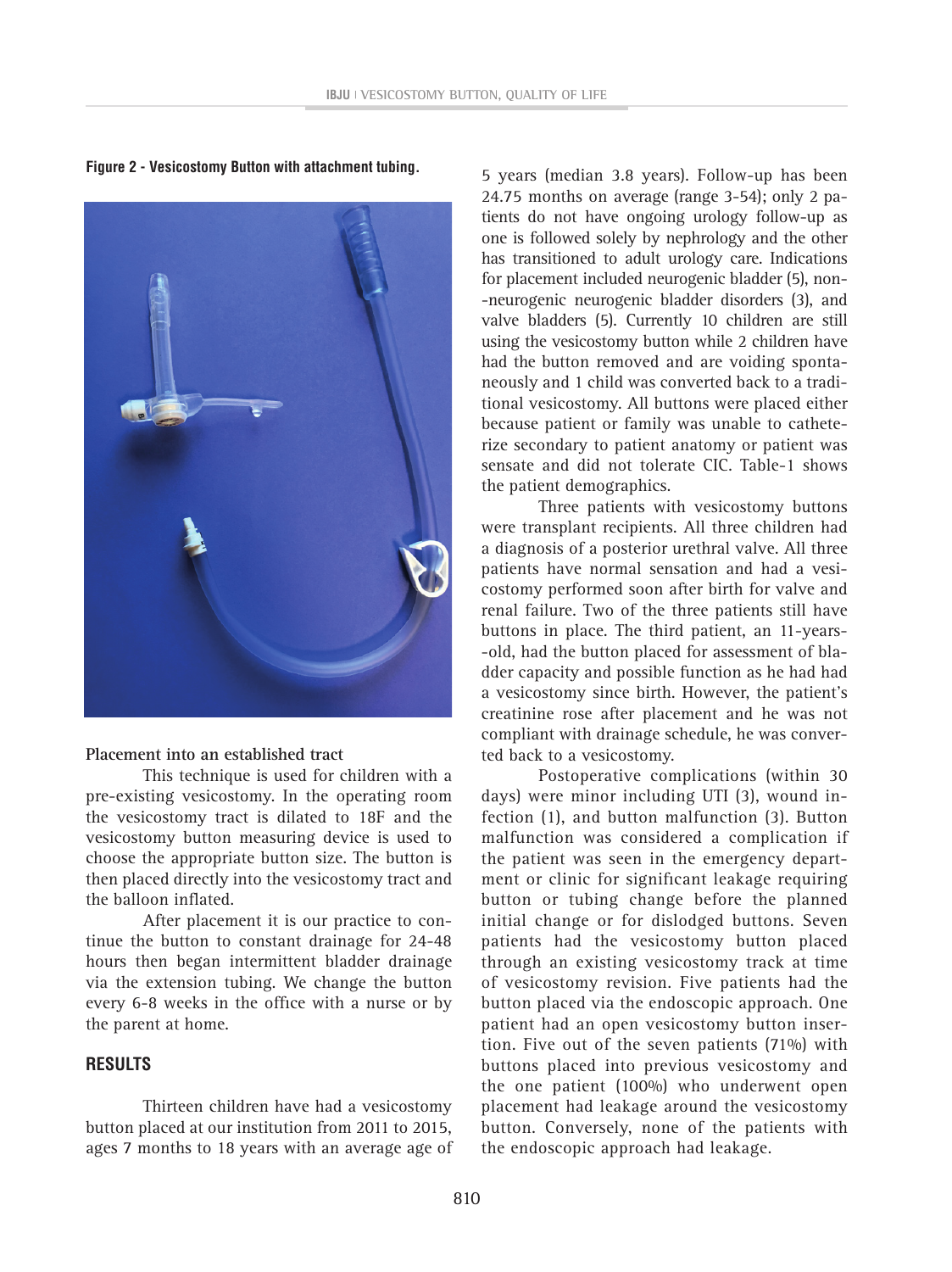| Patient | Age (years) | Diagnosis                            | Indications                                                | <b>Placement Technique</b>  |  |
|---------|-------------|--------------------------------------|------------------------------------------------------------|-----------------------------|--|
| 1       | 3           | Neurogenic Bladder                   | Acute Retention, Unable<br>to Tolerate CIC                 | <b>Existing Vesicostomy</b> |  |
| 2       | 3.8         | Valve Bladder                        | Unable to Tolerate CIC,<br>Prior Vesicostomy               | <b>Existing Vesicostomy</b> |  |
| 3       | 0.6         | Neurogenic Bladder                   | Parents Unwilling to<br>Perform CIC                        | Endoscopic                  |  |
| 4       | 4.8         | Non-neurogenic<br>Neurogenic Bladder | Unable to do CIC due to<br>Anatomy                         | Endoscopic                  |  |
| 5       | 1.6         | Valve Bladder                        | Placed to Cycle Bladder<br>Pre-transplant                  | <b>Existing Vesicostomy</b> |  |
| 6       | 4.3         | Valve Bladder                        | Parents Unwilling to<br>Perform CIC                        | Endoscopic                  |  |
| 7       | 13          | Neurogenic Bladder                   | Unable to do CIC due to<br>Anatomy                         | <b>Existing Vesicostomy</b> |  |
| 8       | 5.6         | Neurogenic Bladder                   | Parents Unwilling to<br>Perform CIC                        | Open                        |  |
| 9       | 5.6         | Non-neurogenic<br>Neurogenic Bladder | Patient Unable to<br><b>Tolerate CIC</b>                   | <b>Existing Vesicostomy</b> |  |
| 10      | 18.3        | Non-neurogenic<br>Neurogenic Bladder | Patient Unable to<br>Tolerate CIC, Prior<br>Vesicostomy    | <b>Existing Vesicostomy</b> |  |
| 11      | 2.8         | Valve Bladder                        | <b>Acute Retention, Unable</b><br>to Tolerate CIC          | Endoscopic                  |  |
| 12      | 11.6        | Valve Bladder                        | Patient Unable to<br>Tolerate CIC, Prior<br>Vesicostomy    | <b>Existing Vesicostomy</b> |  |
| 13      | 3.1         | Neurogenic Bladder                   | Cloacal Malformation,<br>Patient Unable to<br>tolerate CIC | Endoscopic                  |  |

#### **Table 1 - Patient Demographics.**

To assess for upper tract deterioration creatinine and imaging were used if available. Creatinine was measured before and approximately 1 month after button placement in 10 patients. Creatinine remained stable in all 10 patients (maximum change =  $0.12 \text{ mg/dL}$ ). The patient in which the button was removed for non-compliance and creatinine elevation occurred 3 months after placement, this elevation was concomitant with a UTI and resolved with vesicostomy button removal. Upper tract imaging was available in 12 patients. Ten re-

nal ultrasounds confirmed absence of hydronephrosis or stable to improved hydronephrosis post-placement. The other two patents had nuclear medicine scans (MAG3 renal Lasix scan and DMSA) confirming equal and stable function bilaterally.

One patient in our series used the button for bladder cycling prior to successful transplantation.

Four children had recurrent UTI's documented before insertion and continued to have infections after placement. Three additional children began experiencing UTI's after placement.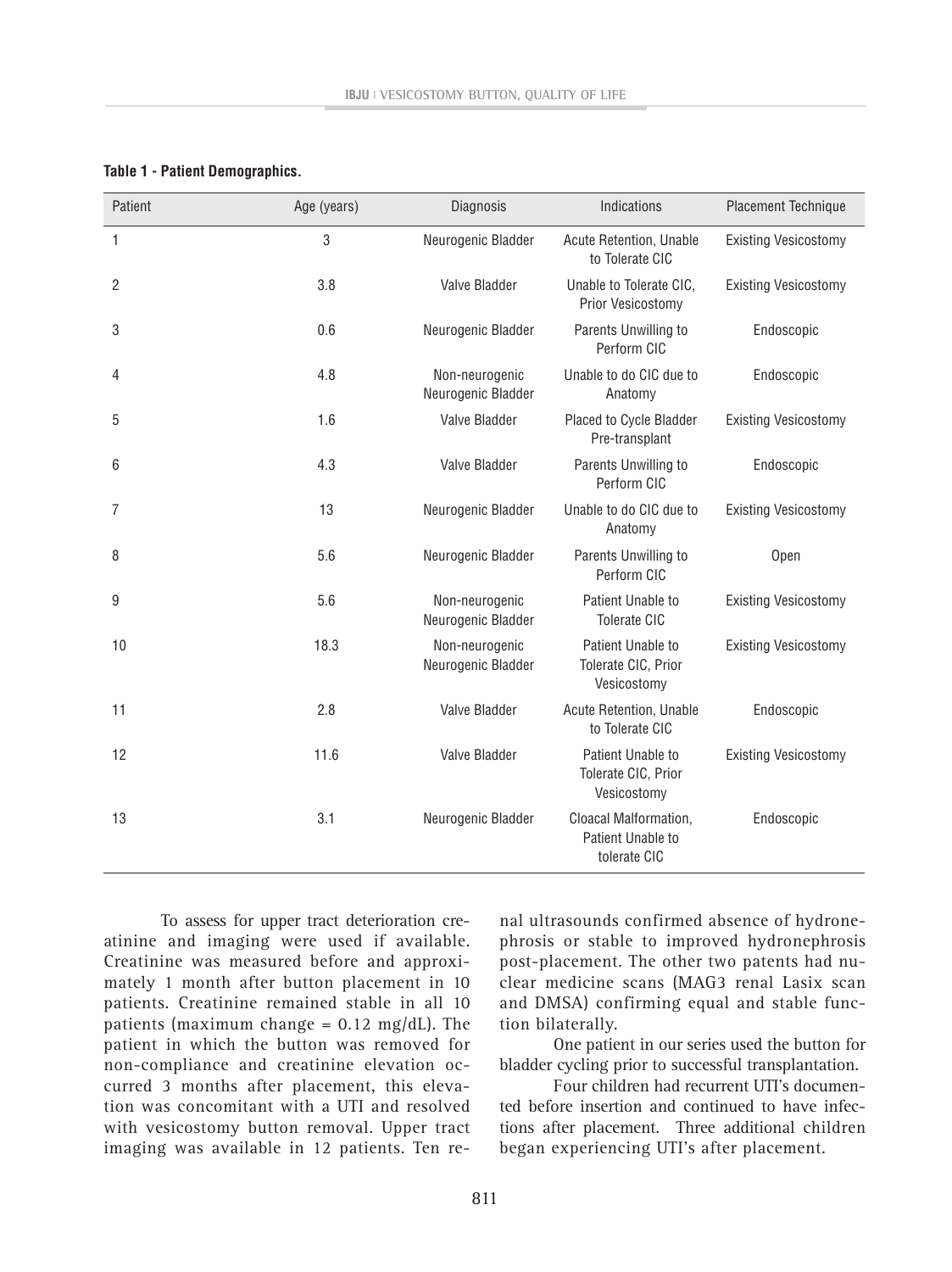One child presented with erythema at the vesicostomy button site was diagnosed with a wound infection; this was treated with Keflex® for local cellulitis.

Three patients were reported to have button malfunction issues within their first 30 days after placement. These issues included leakage around the button ultimately requiring button revision (1), the button became dislodged requiring nursing replacement (1), and difficulty with the drainage tubing to the button (1) which was resolved with nurse teaching.

Eight vesicostomy patients and 6 CIC patients were compared in regards to QOL using the questionnaire. Mean age of vesicostomy button patient at time of survey was 6.6 compared to CIC group at age 7.3. Table-2 shows patient demographics for both groups.

Mean scores were evaluated for each domain and an overall QoL score as shown in Table-3. Figure-3 shows the mean scores for the cohorts in each domain. An overall QoL score included a total of 19 questions with the highest possible score of 95. The vesicostomy button cohort had an average score of 69.8 while the CIC cohort averaged 72.3 (p-value=0.65). Thus, there was no statistical difference in QoL when using the vesicostomy button versus CIC.

#### **DISCUSSION**

The vesicostomy button is an acceptable alternative to traditional vesicostomy or CIC. An important consideration in the use of the vesicostomy button is that is it a temporary measure to allow the child to achieve his/her voiding baseline and develop a definitive plan while keeping his/her upper tracts safe and bladder functioning with social continence. The 30 day morbidity of the button is quite low. Generally, the button is used as a bridge to a more definitive procedure or reconstruction. In our series, the average length of button placement was around 2 years. The plan for the majority of these patients is eventual reconstruction to achieve continence. However, some patients have been very happy with the button and do not desire reconstruction. Because the tube is a vesicostomy button and not a Foley catheter, there

| <b>CIC Cohort</b><br>Vesicostomy Button Cohort |     |                    |                |     |                                   |
|------------------------------------------------|-----|--------------------|----------------|-----|-----------------------------------|
| Age (years)                                    | Sex | Indication for CIC | Age (years)    | Sex | Indication for Vesicostomy Button |
|                                                |     |                    |                |     |                                   |
| 11                                             | M   | Neurogenic bladder | 7              | M   | Valve bladder                     |
| 7                                              | F   | Neurogenic bladder | 10             | F   | Non-neurogenic neurogenic bladder |
| 12                                             | M   | Neurogenic bladder | 8              | M   | Neurogenic bladder                |
| 7                                              | M   | Neurogenic bladder | 7              | M   | Valve bladder                     |
| 2                                              | M   | Neurogenic bladder | $\overline{4}$ | M   | Valve bladder                     |
| 4                                              | M   | Neurogenic bladder | 7              | M   | Neurogenic bladder                |
|                                                |     |                    | 4              | M   | Valve bladder                     |
|                                                |     |                    | 6              | M   | Non-neurogenic neurogenic bladder |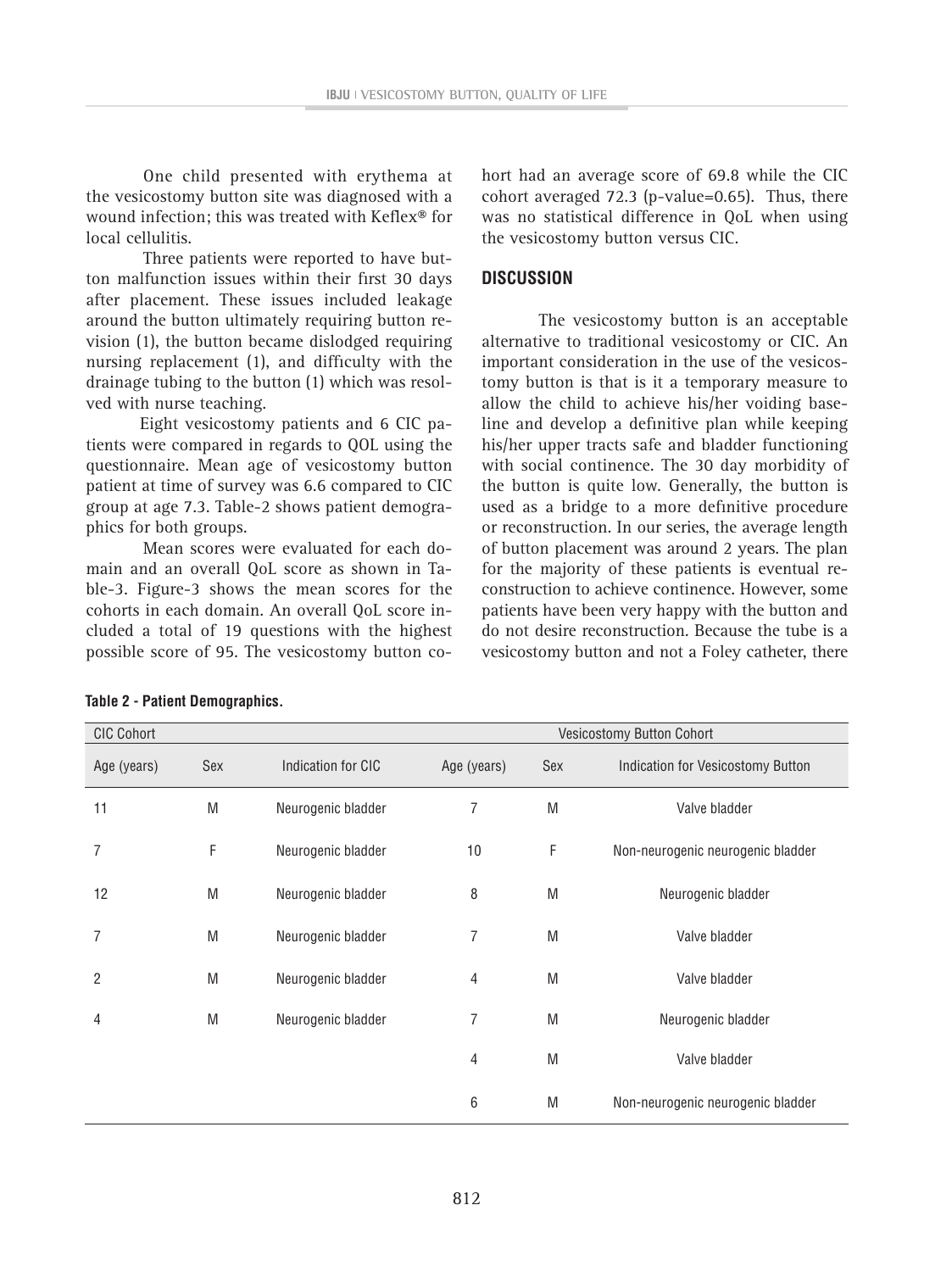#### **Table 3 - QoL Scores.**

|                                                       | <b>CIC Cohort</b> | Vesicostomy Button Cohort | p-value |
|-------------------------------------------------------|-------------------|---------------------------|---------|
| Overall QoL Score<br>$Max = 95$                       | 72.3              | 69.75                     | 0.65    |
| Mean QoL Score (SD)<br>$Max = 5$                      | 3.77(1.47)        | 3.71(1.48)                |         |
| Overall Ease of Use Score<br>$Max = 35$               | 27                | 26.13                     | 0.88    |
| Mean Ease of Use Score (SD)<br>$Max = 5$              | 3.63(0.51)        | 3.64(0.99)                |         |
| <b>Overall Convenience Score</b><br>$Max = 15$        | 13.83             | 11.88                     | 0.19    |
| Mean Convenience Score (SD)<br>$Max = 5$              | 4.62(0.66)        | 4.19(0.92)                |         |
| <b>Overall Discreetness Score</b><br>$Max = 15$       | 12                | 10.38                     | 0.20    |
| Mean Discreetness Score (SD)<br>$Max = 5$             | 3.99(0.83)        | 3.45(0.69)                |         |
| Overall Psychological Well-Being Score<br>$Max = 30$  | 19.5              | 21.38                     | 0.52    |
| Mean Psychological Well-Being Score (SD)<br>$Max = 5$ | 3.26(1.01)        | 3.6(0.73)                 |         |

**Figure 3 - CIC versus vesicostomy QoL scores by domain.**



**QoL Scores by Domain** 

is a maximum length of 5 cm and in one larger patient the button required removal because she had grown larger than the maximum offered length.

Urinary tract infections were a prominent finding throughout the study. We found that if the child had recurrent uti's prior to button placement that this was likely to continue after placement.

Our leakage rate of 71-100% for those patients that had placement into an existing vesicostomy or open button placement was consistent with the findings described by Haider et al. (2). The leakage was significant in 2 patients (40%), these patients eventually required button revision. Endoscopic placement is superior in regards to achieving dryness post-operatively. Existing vesicostomy tract should be avoided if end goal of treatment is total dryness.

We found when reviewing our QoL surveys that the vesicostomy button is comparable to CIC, specifically in regards to ease of use, convenience, discreetness and psychological well-being. Vesicostomy is a good alternative to CIC when it cannot be tolerated due to patient anatomy or intact genital sensation.

To our knowledge, this is the first study to assess pediatric patients' perceived quality of life while using alternate bladder emptying strategies. Mosiello et al. (7) studied their experience with cystotomy button in the pediatric population and found that it was well accepted by patients